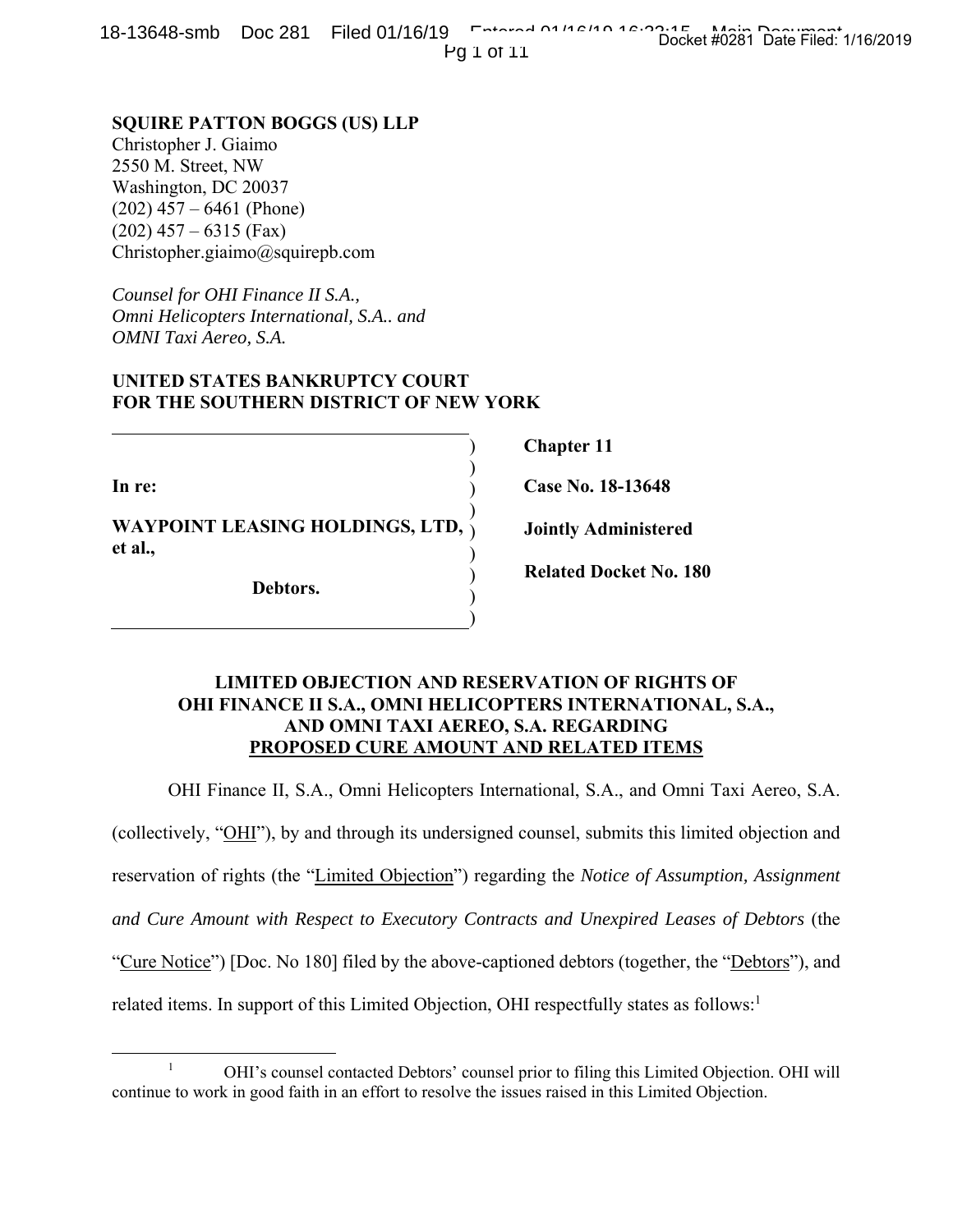## 18-13648-smb Doc 281 Filed 01/16/19 Entered 01/16/19 16:33:15 Main Document Pg 2 of 11

#### **BACKGROUND**

1. The Debtors filed petitions for relief under Chapter 11 of title 11 of the United States Code, 11 U.S.C. § 101 *et seq.* (the "Bankruptcy Code") on November 25, 2018 (the "Petition Date"). The Debtors are operating their business and managing their properties as debtors in possession under to sections 1107(a) and 1108 of the Bankruptcy Code. The Debtors, along with their non-debtors affiliates, operate a helicopter leasing business, leasing and acquiring helicopters throughout the world, with a specific focus on leasing helicopters to service providers servicing the offshore oil and gas industry.

2. Relevant to this Limited Objection, Debtors MSN 41511 Trust, MSN 89007 Trust, MSN 760538 Trust, MSN 760539 Trust, MSN 760541 Trust, MSN 760542 Trust, MSN 760734 Trust, MSN 920119 Trust, and Waypoint Asset Company Number 1 (Ireland) Ltd. are parties to certain Helicopter Operating Lease Agreements (each a "Lease" and, together the "Leases"), under which OHI leases nine helicopters owned by the Debtors.<sup>2</sup> The Leases designate either Wells Fargo Trust Company, National Association (formerly known as Wells Fargo Bank Northwest, National Association) or the Bank of Utah as the Lessor, and one of the Debtors as an "Owner Participant" which may exercise any and all of the rights to which the Lessor is entitled to under the Leases. The lease arrangements are governed by various documents, including, the Leases, security agreements, and side agreements. A table of all of the Leases, including those that are specifically

 $\overline{\phantom{a}}$ <sup>2</sup> It appears that the Debtors do not intend to assume and assign the Lease associated with the helicopter bearing serial number EC225 – 2905. OHI includes that Lease in this Limited Objection out of an abundance of caution in the event the Lease is eventually assigned.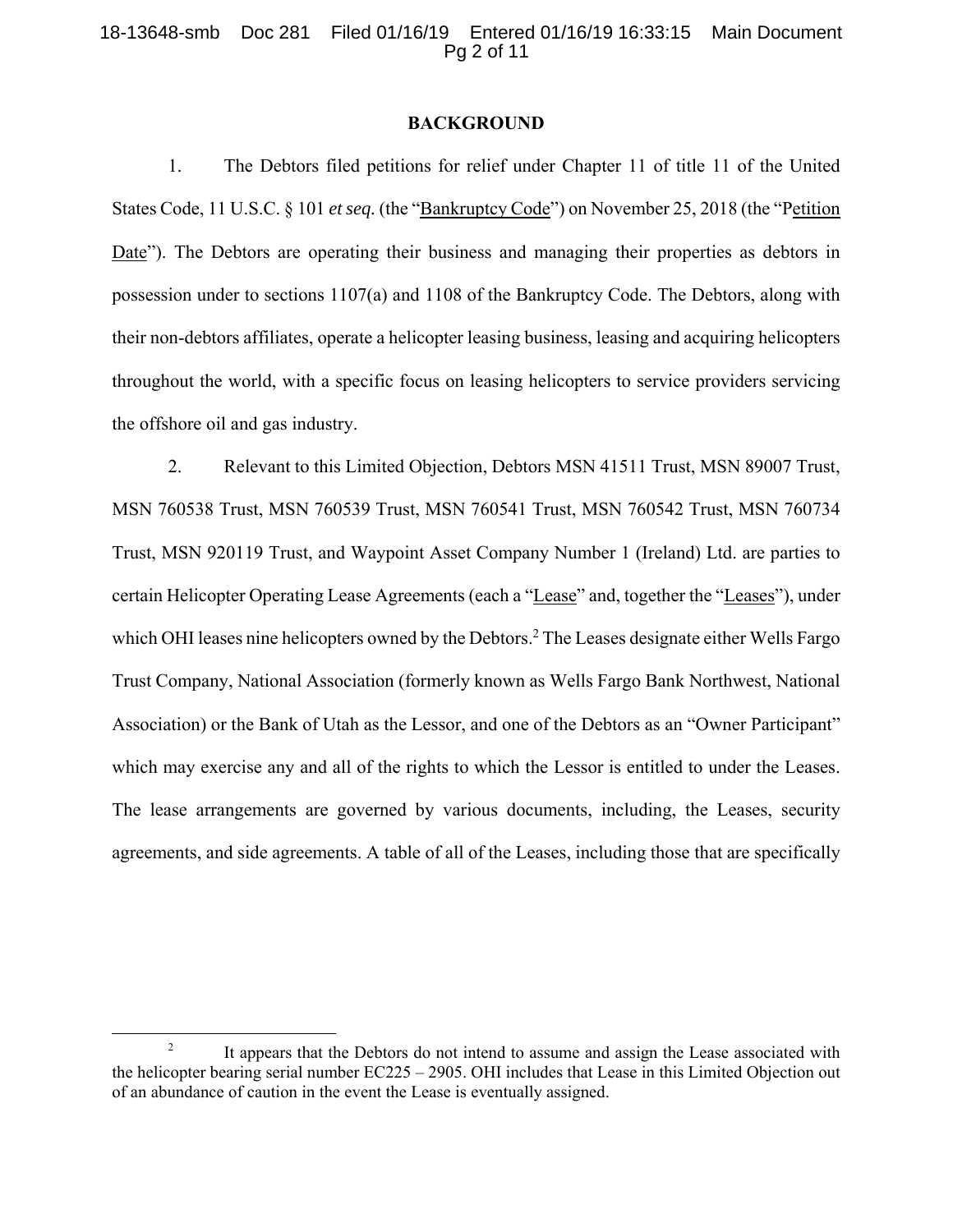# 18-13648-smb Doc 281 Filed 01/16/19 Entered 01/16/19 16:33:15 Main Document Pg 3 of 11

discussed below in this Limited Objection, with the additional corresponding documents, is set forth in the attached Exhibit A.3

3. Under the terms of the Leases, and with respect to seven of the nine leased helicopters, OHI was required to remit security deposits (collectively, the "Security Deposits") to the Debtors.<sup>4</sup> Under such Leases, if there is no default or event of default during the term, the Security Deposits must be returned to OHI within five business days of the date on which the parties satisfy the terms of the Lease. The specific Security Deposits paid under each such Lease are as follows:

|    | Lease /Serial No.  | <b>Security Deposit</b> |
|----|--------------------|-------------------------|
| 1. | SK-76C+ - 760541   | \$130,000               |
| 2. | SK-76C+ - 760542   | \$130,000               |
| 3. | $SK-76C+ - 760538$ | \$130,000               |
| 4. | $SK-76C+ - 760539$ | \$130,000               |
| 5. | $EC225 - 2905$     | \$600,000               |
| 6. | $AW189 - 89007$    | €600,000 (\$684,576)    |
| 7. | AW139 - 41511      | \$170,000               |
|    | Total:             | \$1,974,576             |

 <sup>3</sup> <sup>3</sup> OHI is continuing to analyze the Debtors' pleadings and its own records. The documents listed in Exhibit A are not intended to be an exhaustive list of the relevant documents, and OHI will supplement as necessary.

<sup>4</sup> The seven helicopters are: (1) Sikorsky S-76C+ Helicopter, Serial No. 760538; (2) Sikorsky S-76C+ Helicopter, Serial No. 760539; (3) Sikorsky S-76C+ Helicopter, Serial No. 760541; (4) Sikorsky S-76C+ Helicopter, Serial No. 760542; (5) Airbus Helicopters EC225 Helicopter, Serial No. 2905; (6) Leonardo AW189 Helicopter, Serial No. 89007; and (7) Leonardo AW139 Helicopter, Serial No. 41511.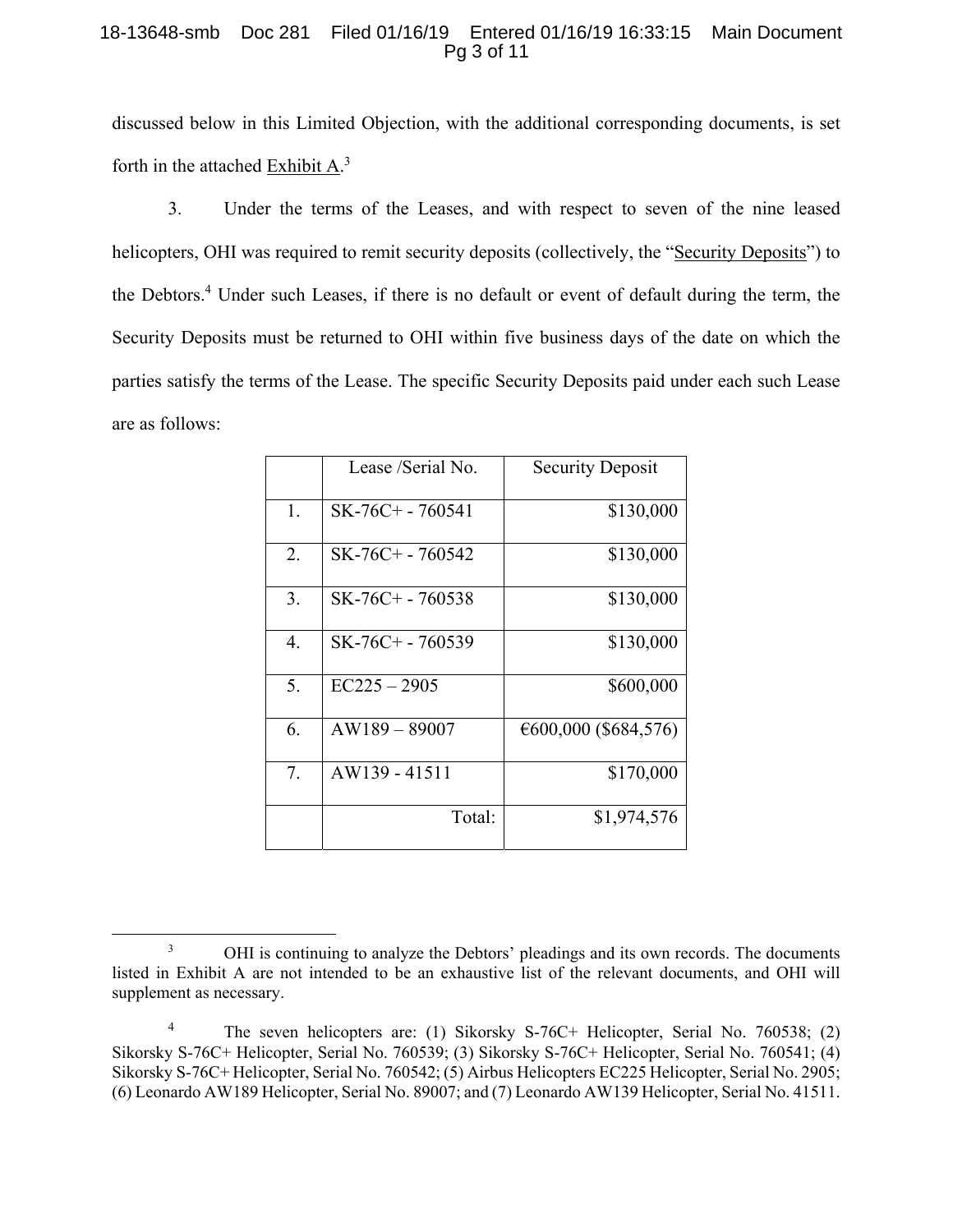#### 18-13648-smb Doc 281 Filed 01/16/19 Entered 01/16/19 16:33:15 Main Document Pg 4 of 11

4. All of these Leases provide that the Security Deposits must be returned to OHI at the conclusion of the Lease, so long as certain conditions are met. With respect to the first five Leases identified in the chart above, the respective Lessor, Owner Participant, and OHI entered into separate security deposit side letters (the "Side Letters"). Under the Side Letters, if the Lessor or Owner Participant transfers or assigns its interests in the helicopters, the Debtor, as Owner Participant, must procure that "(i) its obligations and rights are novated and assigned to the New Owner Participant, and (ii) the Security Deposit is transferred to the New Owner Participant."

5. In addition, with respect to the helicopter bearing serial number EC225 – 2905, the Lease required OHI to remit an additional Security Deposit in the aggregate amount of \$600,000 (in addition to the \$600,000 identified in the chart above). The applicable Lessor of such helicopter is required to periodically refund the additional Security Deposit in the following increments: (a) \$200,000 on September 14, 2017, (b) \$200,000 on June 14, 2018, and (c) \$200,000 on March 14, 2019.5

6. OHI and Waypoint Asset Company Number 1 (Ireland) Limited also entered into an Additional Helicopter Security Deposit Side Letter, under which OHI paid a separate security deposit (also referred to as a "Security Deposit" in this Limited Objection) in the amount of \$2,000,000 in exchange for the parties' agreement to enter into four new operating lease agreements in the future (the "Future Leases Agreement"). Under the terms of the Future Leases Agreement, Waypoint agreed to return the Security Deposit on the earlier of "(i) the date of execution of the relevant [new operating lease agreement] and (ii) three months following the date of the binding term sheet if Waypoint fails to sign a [new operating lease agreement] on the

 $rac{1}{5}$ <sup>5</sup> On information and belief, the first two refunds have been made to OHI and only the March 14 payment remains.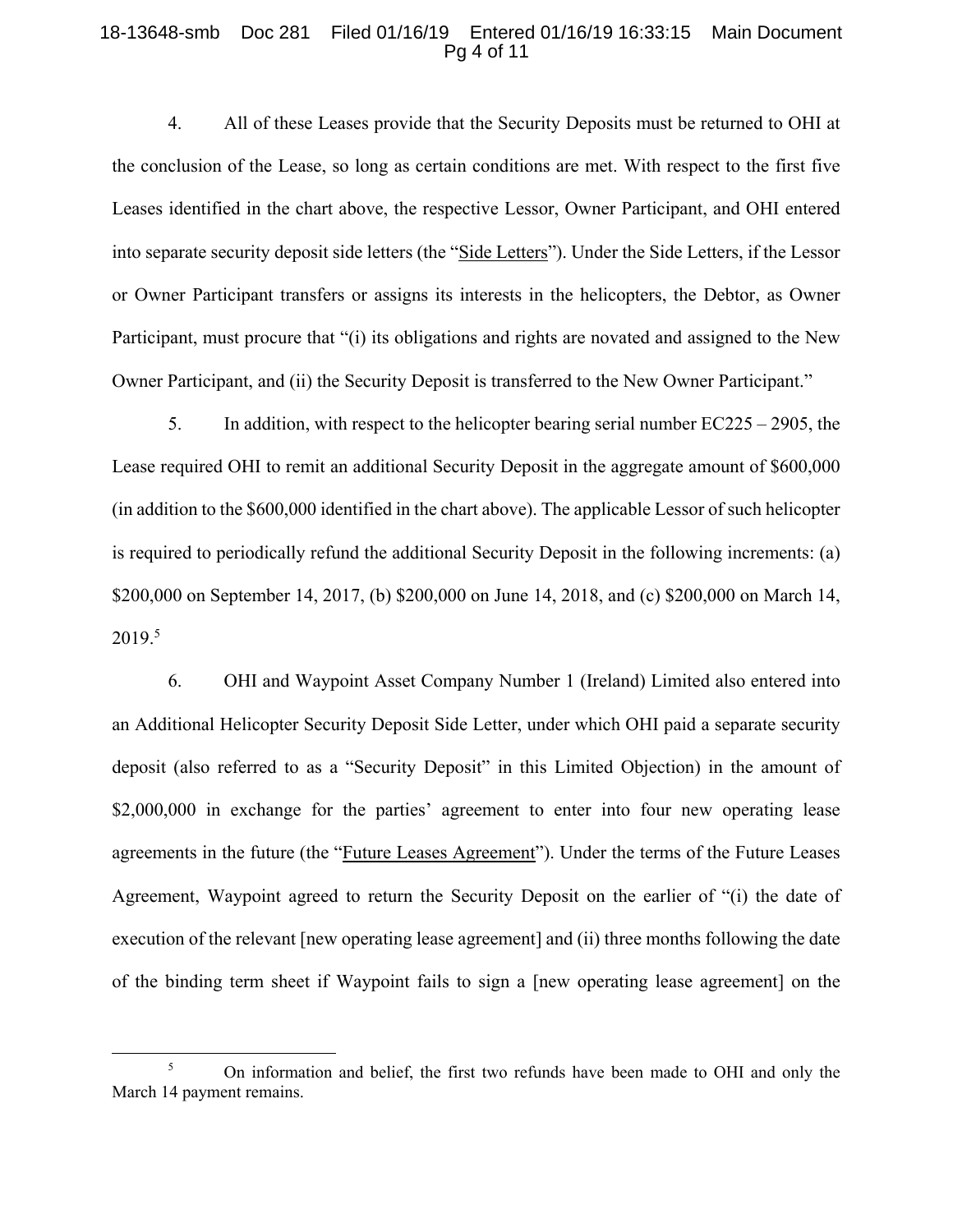## 18-13648-smb Doc 281 Filed 01/16/19 Entered 01/16/19 16:33:15 Main Document Pg 5 of 11

commercial terms set out in the binding term sheet and such failure is due to Waypoint's bad faith." On information and belief, no less than \$1,500,000 remains outstanding for this Security Deposit associated with the Future Leases Agreement. It is unclear to OHI at this time whether the Debtors intend to assume and assign the Future Leases Agreement.

7. As of the Petition Date, the total amount of Security Deposits being held by the Debtors was no less than approximately \$3,674,576.

8. On December 27, 2018, the Debtors filed the Cure Notice ahead of their anticipated sale listing a proposed aggregate cure amount for each of the Leases of \$0 (the "Proposed Cure Amount"). $^6$ .

9. The Proposed Cure Amount, however, fails to consider the Security Deposits set forth above. For example, and without limitation, the Proposed Cure Amount does not consider the foreseeable default at least under the Side Letters that will be realized on assignment of the corresponding Leases if the Debtors do not transfer those Security Deposits to a purchaser on assignment. The Proposed Cure Amount also does not consider the possibility that an assignee of any Lease or the Future Leases Agreement may not honor the obligations to refund the Security Deposits to OHI, if, for example, the Debtors do not transfer cash in an amount of the Security Deposits to the applicable assignee on the effective date of the assignment.

#### **ARGUMENT**

10. Section 365(b)(1) of the Bankruptcy Code provides, in pertinent part, that if there is a default under an executory contract or unexpired lease, a debtor may not assume such contract or lease unless the debtor:

 <sup>6</sup> <sup>6</sup> As mentioned above, the Debtors did not list the Lease corresponding with helicopter EC225 – 2905, and the Future Leases Agreement in the Proposed Cure Notice, so it is unclear whether or not those will be assumed and assigned.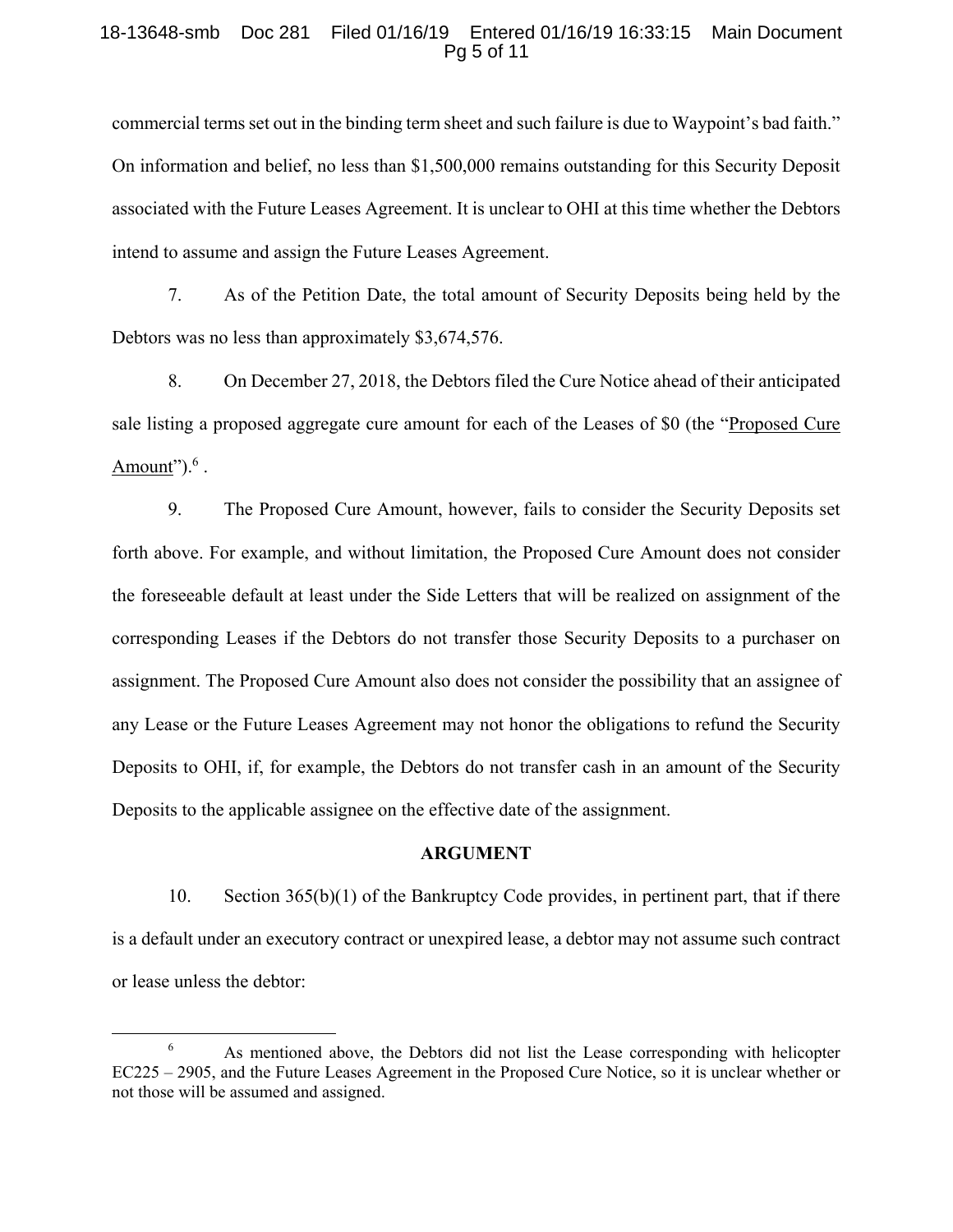## 18-13648-smb Doc 281 Filed 01/16/19 Entered 01/16/19 16:33:15 Main Document Pg 6 of 11

(A) cures, or provides adequate assurance that the [debtor] will promptly cure, such default . . .; (B) compensates, or provides adequate assurance that the [debtor] will promptly compensate, a party other than the debtor to such contract or lease, for any actual pecuniary loss to such party resulting from such default; and (C) provides adequate assurance of future performance under such contract or lease.

11 U.S.C. § 365(b)(1). Accordingly, the proposed assumption (and subsequent assignment) of the Leases and the Future Leases Agreement requires payment to OHI of all amounts due under all documents that govern such agreements, including the Side Letters.

11. Furthermore, upon assumption of the Leases and the Future Leases Agreement, the Debtors must assume and assign them in their entirety, including the Debtors' obligation to transmit Security Deposits to a purchaser and the obligation to refund the Security Deposits to OHI. *See In re CellNet Data Systems, Inc.*, 327 F.3d 242, 249 (3d Cir. 2003) ("[t]his election [to assume] is an all-or-nothing proposition — either the whole contract [or lease] is assumed or the entire contract [or lease] is rejected."). The unexpired lease must be assumed *cum onere*, with its benefits and its burdens. *See In re LRP Mushrooms, Inc.*, 2010 WL 2772510, \*5 (Bankr. E.D. Pa. July 13, 2010) (*citing NLRB v. Bildisco & Bildisco*, 465 U.S. 513, 531-32 (1984)); *In re Fleming Cos.*, 499 F.3d 300, 308 (3d Cir. 2007) (explaining that "an assignment is intended to change only who performs an obligation, not the obligation to be performed") (internal quotations omitted).

12. The Debtors may take the position that the Proposed Cure Amount is accurate as of the Petition Date. But that would not be accurate at the time of assignment if (i) the Debtors do not transfer the Security Deposits to a buyer contemporaneously with the assignment of the Leases or the Future Leases Agreement, and/or (ii) a prospective buyer of either the Leases or the Future Leases Agreement takes the position at the time of, or subsequent to, the assignment, that there are no Security Deposits refundable because of the bankruptcy. In particular, a buyer may argue in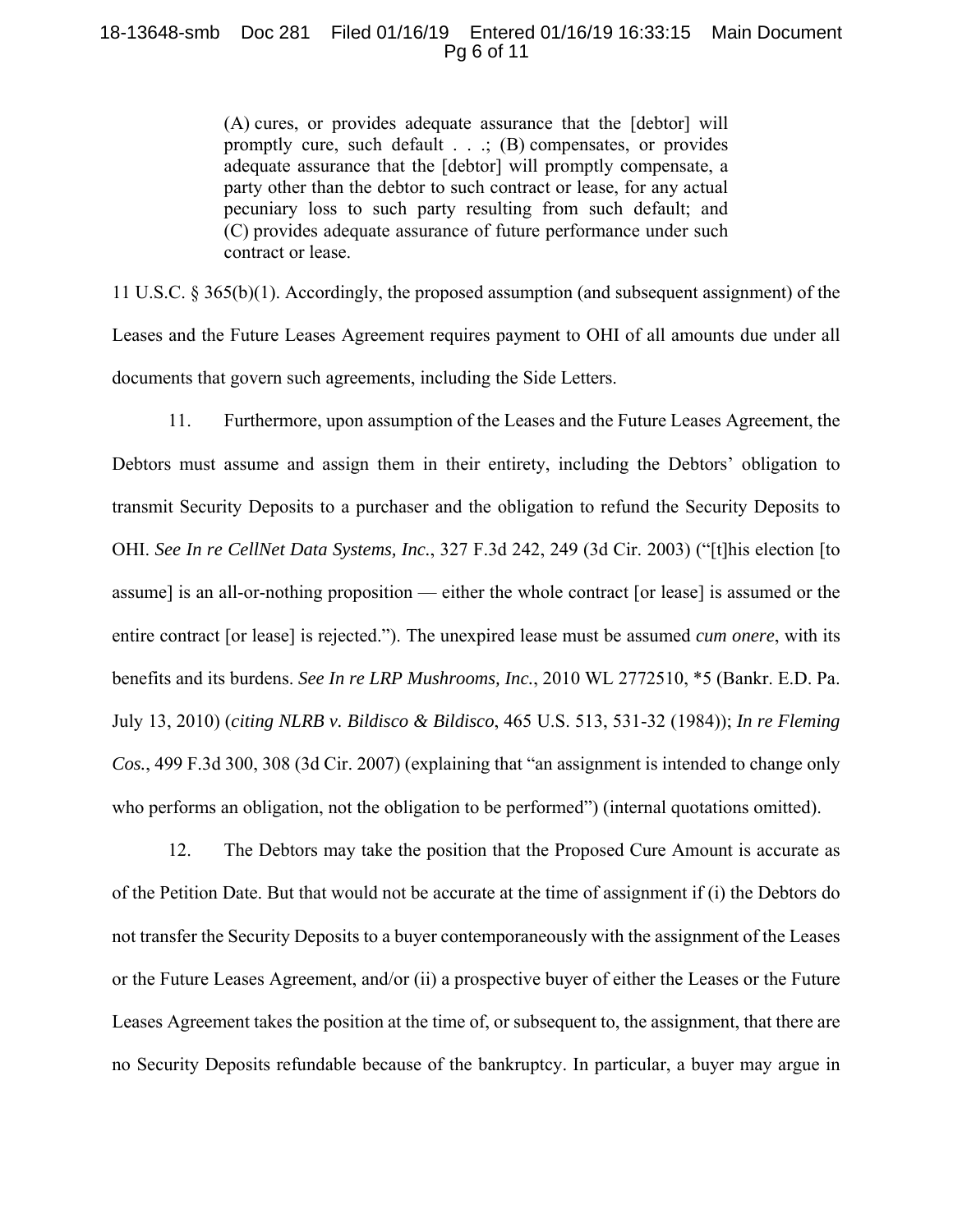#### 18-13648-smb Doc 281 Filed 01/16/19 Entered 01/16/19 16:33:15 Main Document Pg 7 of 11

another applicable forum after the bankruptcy that no Security Deposit is refundable because the Proposed Cure Amount was \$0.

13. In addition, it is OHI's understanding that transfers of the Leases or Future Leases Agreement may occur through one or more equity transfers. OHI's position and its concerns are the same regardless of whether a transfer is by direct assignment or by an equity transfer.

14. OHI raises these issues now in order to avoid any uncertainty regarding the Security Deposits, and further to avoid any arguments, whether in or outside the context of these bankruptcies, that certain obligations under the Leases or the Future Leases Agreement have been eliminated due to the bankruptcy proceedings.

15. Any order providing for assumption and assignment of the Leases and the Future Leases Agreement by direct assignment or an equity sale, must require the assumption and cure of all monetary obligations under the Leases and Future Lease Agreement (and governing documents listed in Exhibit A), including any obligations whose accrual or amount is currently unknown to the Debtors. For example, any order must be clear regarding the assignee's obligations to refund Security Deposits to avoid any uncertainty and future disputes. That is consistent with assumption of a lease under the Bankruptcy Code, which is a *de facto* reinstatement of the lease as if no bankruptcy of the debtor had occurred. *See* 3 Collier on Bankruptcy ¶ 365.06[3][b] (16th ed. rev. 2017) ("The idea of cure in the [Bankruptcy] Code is to provide the other party to the contract with the benefit of its economic bargain."); *see also In re Ionosphere Clubs, Inc.*, 85 F.3d 992, 999 (2d Cir. 1996) ("Congress's intent in imposing [the] conditions on the ability of the debtor to assume the contract was to insure that the contracting parties received the full benefit of their bargain . . ."). Such a result is also consistent with section 365(b) only being applicable "[i]f there has been a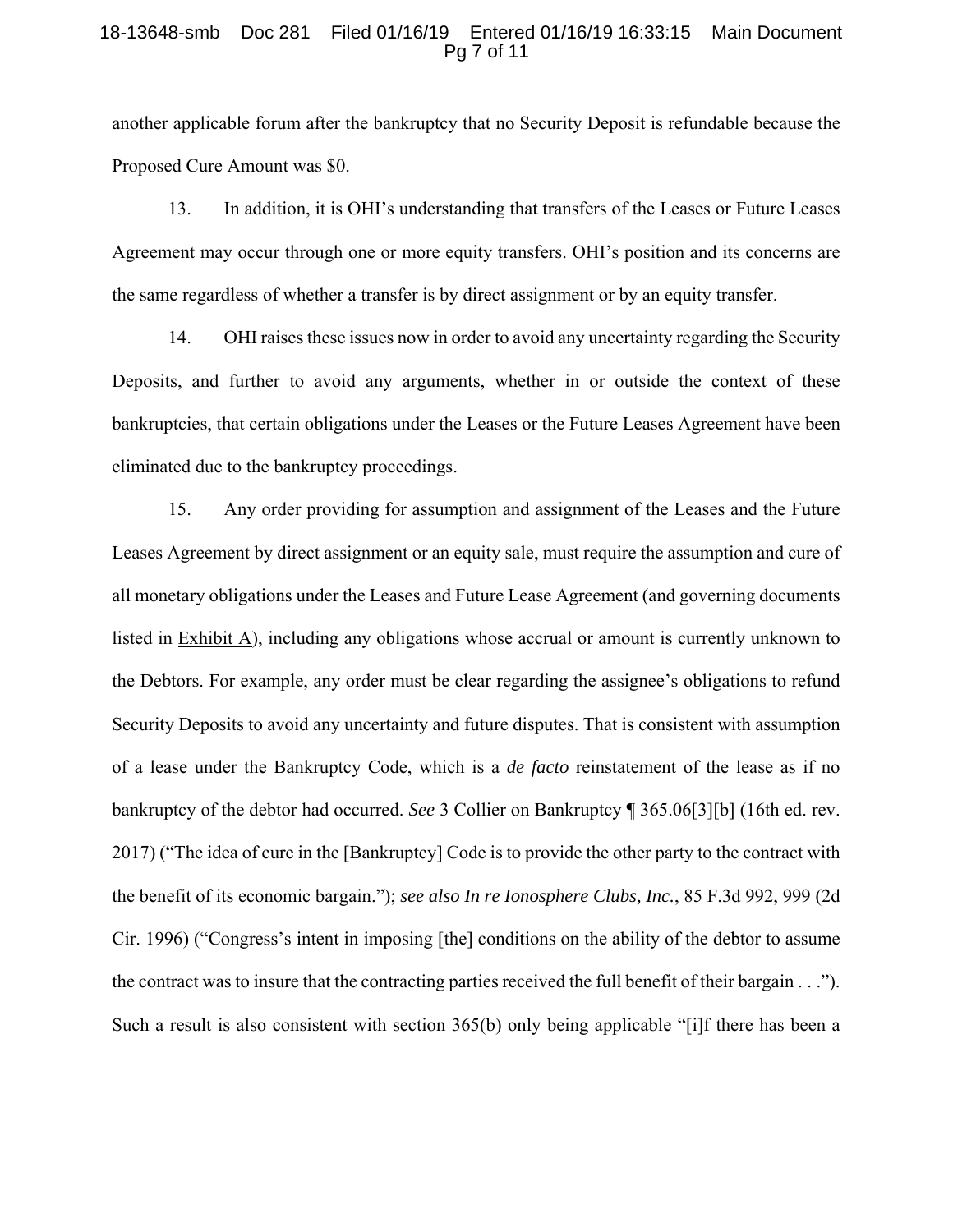## 18-13648-smb Doc 281 Filed 01/16/19 Entered 01/16/19 16:33:15 Main Document Pg 8 of 11

default" other than one based on a debtor's bankruptcy filing or financial condition. 11 U.S.C.  $§ 365(b)(1).^{7}$ 

# **RESERVATION OF RIGHTS**

16. OHI reserves all rights regarding the Leases and the Future Leases, including, without limitation, its rights to oppose a sale of the Debtors' assets and all rights and remedies available to it under the Bankruptcy Code and applicable law. OHI further reserves the right to supplement, modify, and/or amend this Limited Objection in any way as and when it deems necessary or appropriate, including, without limitation, to assert other amounts owed with respect to the Leases and Future Leases.

#### **NOTICE**

17. This Limited Objection has been served automatically through the Court's ECF system and on the Objection Notice Parties, as set forth in the Bidding Procedures Order.

## **CONCLUSION**

**WHEREFORE**, OHI respectfully requests that the Court: (a) condition any assumption and assignment of the Leases and the Future Leases Agreement, whether by direct assignment or an equity purchase, on the entry of an order requiring, among other standard terms contained in orders governing the assumption and assignment of executory contracts, the following: (i) the immediate transfer of the applicable Security Deposit to the respective purchaser; and (ii) the

 $\begin{array}{c|c}\n\hline\n\end{array}$ <sup>7</sup> OHI also has concerns regarding the assignment of the Leases and Future Leases Agreement due to the absence of information demonstrating adequate assurance of future performance of the Lessors' obligations. *See* 11 U.S.C. § 365(f)(2). The Debtors seek to assume and assign agreements to a prospective buyer, but OHI has not yet been provided any adequate assurance of future performance information relating to the prospective buyer(s). This is especially important in regards to the Security Deposits and refund of same under the terms of the applicable documents, as well as purchase options that OHI has with respect to certain of the helicopters and Leases. OHI reserves all rights with respect to adequate assurance of future performance and other issues it may have regarding the proposed assignment of the Leases and Future Leases Agreement, and sale of Debtors' assets.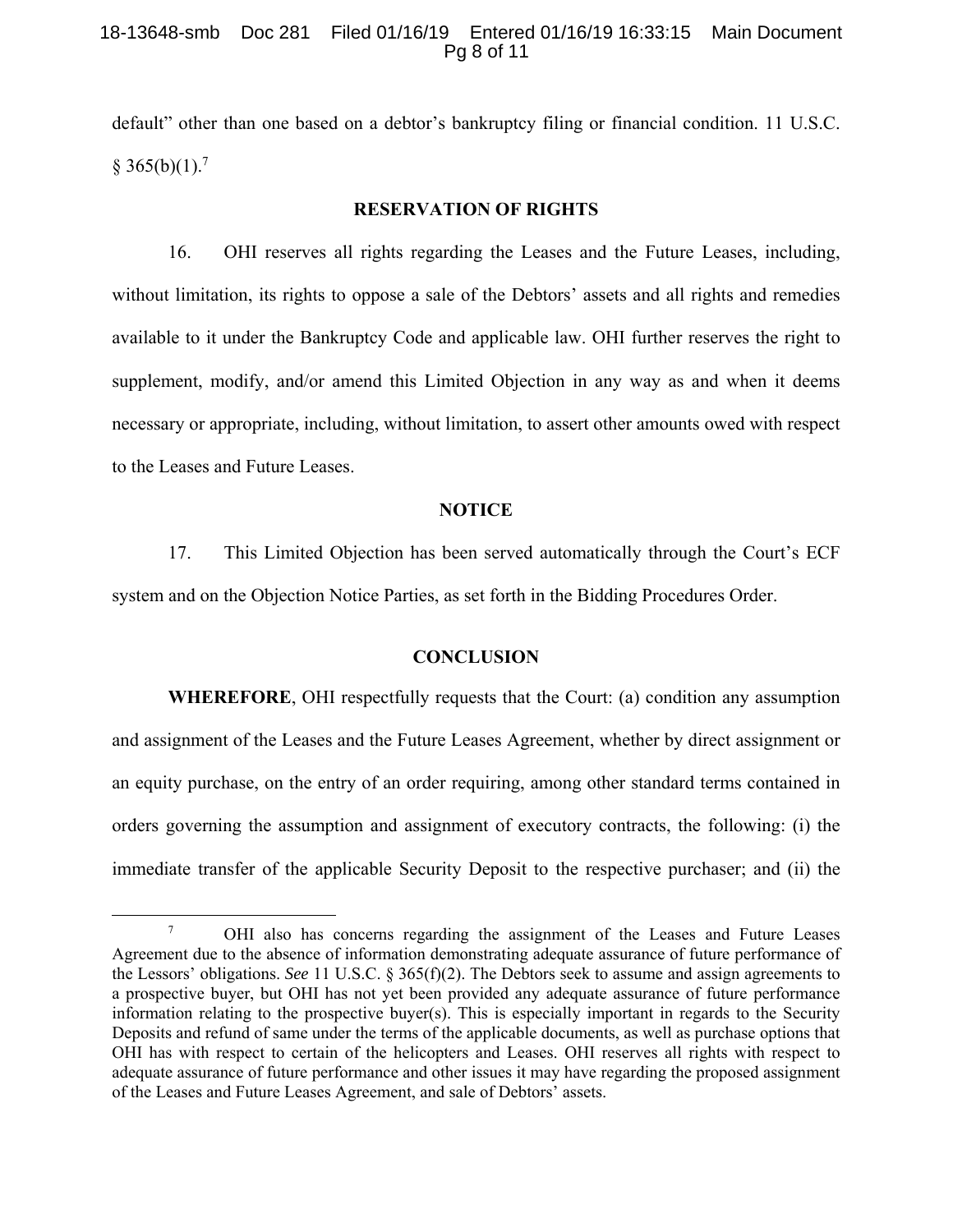## 18-13648-smb Doc 281 Filed 01/16/19 Entered 01/16/19 16:33:15 Main Document Pg 9 of 11

prospective purchaser of the Leases and the Future Leases Agreement to acknowledge and agree to the provisions of all governing documents listed in Exhibit A, including, without limitation, the refund provisions regarding the Security Deposits; and (b) grant OHI such other and further relief as the Court may deem just and proper.

# Dated: January 16, 2019 **SQUIRE PATTON BOGGS (US) LLP**

/s/ *Christopher Giaimo*  Christopher J. Giaimo 2550 M. Street, NW Washington, DC 20037  $(202)$  457 – 6461 (Phone)  $(202)$  457 – 6315 (Fax) Christopher.giaimo@squirepb.com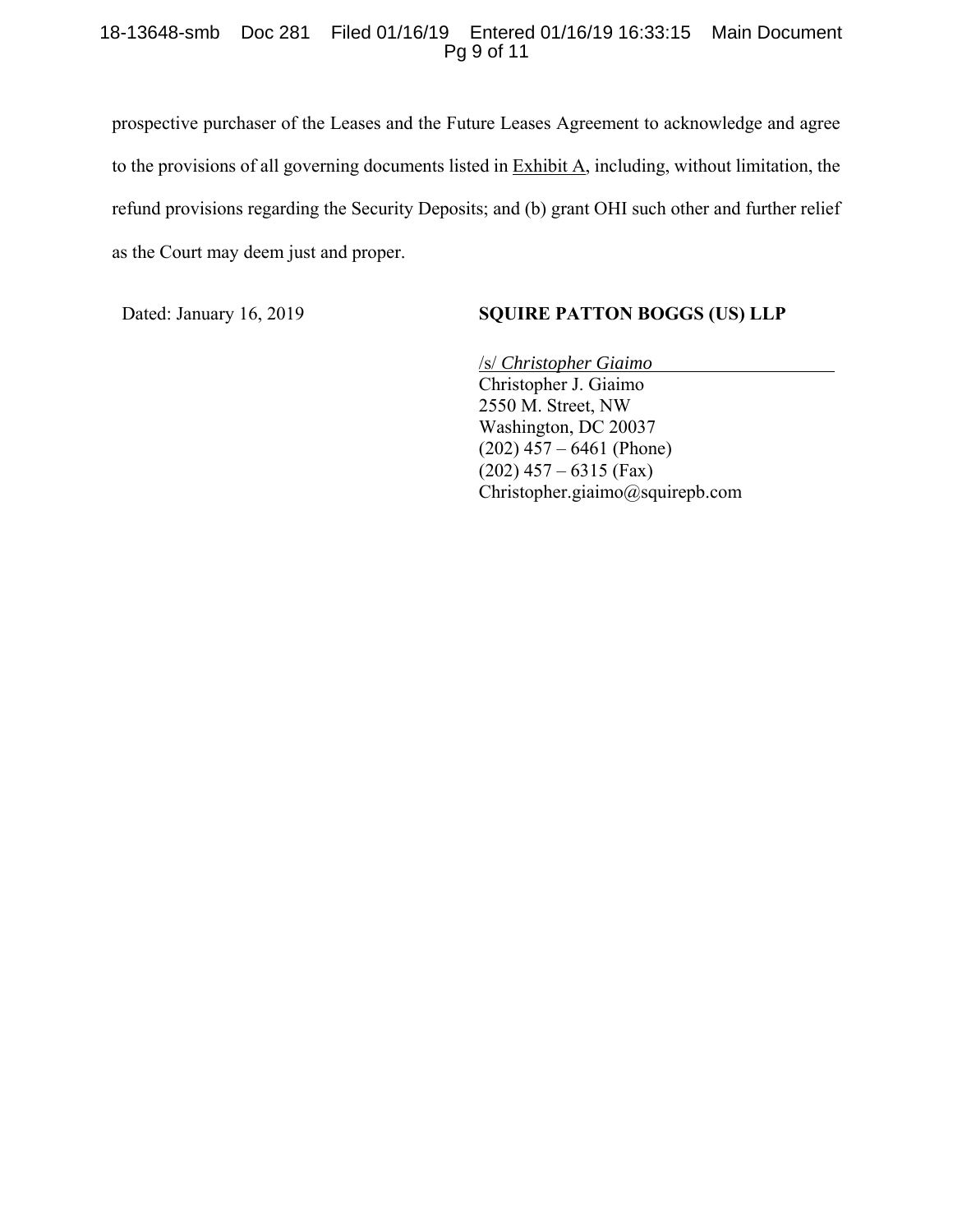18-13648-smb Doc 281 Filed 01/16/19 Entered 01/16/19 16:33:15 Main Document Pg 10 of 11

# **EXHIBIT A8**

| <b>Sikorsky S-76C+ Serial No. 760542</b>  | <b>Helicopter Operating Lease Agreement</b><br>$\bullet$<br>(September $6, 2016$ )<br>Security Deposit Side Letter (December 15,<br>2016)<br>Purchase Option Side Letter (December 15,                                                                                      |
|-------------------------------------------|-----------------------------------------------------------------------------------------------------------------------------------------------------------------------------------------------------------------------------------------------------------------------------|
|                                           | 2016)                                                                                                                                                                                                                                                                       |
| Sikorsky S-76C+ Serial No. 760541         | Helicopter Operating Lease Agreement (June<br>$\bullet$<br>24, 2016)<br>Helicopter Operating Sublease Agreement<br>(June 24, 2016)<br>Security Deposit Side Letter (December 15,<br>2016)<br>Purchase Option Side Letter (December 15,                                      |
|                                           | 2016)<br><b>Helicopter Operating Lease Agreement</b><br>$\bullet$                                                                                                                                                                                                           |
| <b>Sikorsky S-76C+ Serial No. 760539</b>  | (December 12, 2016)<br>Security Deposit Side Letter (December 15,<br>2016)<br>Purchase Option Side Letter (December 15,<br>٠<br>2016)                                                                                                                                       |
| <b>Sikorsky S-76C+, Serial No. 760538</b> | <b>Helicopter Operating Lease Agreement</b><br>$\bullet$<br>(December 12, 2016)<br>Helicopter Operating Sublease Agreement<br>$\bullet$<br>(December 12, 2016)<br>Security Deposit Side Letter (December 15,<br>2016)<br>Purchase Option Side Letter (December 15,<br>2016) |
| <b>Sikorsky S-92A Serial No. 920119</b>   | Helicopter Operating Lease Agreement<br>٠<br>(March 17, 2017)<br><b>Helicopter Operating Sublease Agreement</b><br>(March 30, 2017)                                                                                                                                         |
| <b>Sikorsky S-76C++ Serial No. 760734</b> | Amendment and Restatement Agreement to<br>$\bullet$<br>Aircraft Operating Lease Originally Dated<br>March 17, 2017 (December 19, 2017)<br><b>Helicopter Operating Sublease Agreement</b><br>(March 30, 2017)                                                                |

 $\frac{1}{8}$ <sup>8</sup> The documents referenced herein are not intended to be an exhaustive list of the existing lease documents. OHI is actively collecting all relevant documents and can provide copies to the Debtors upon request.